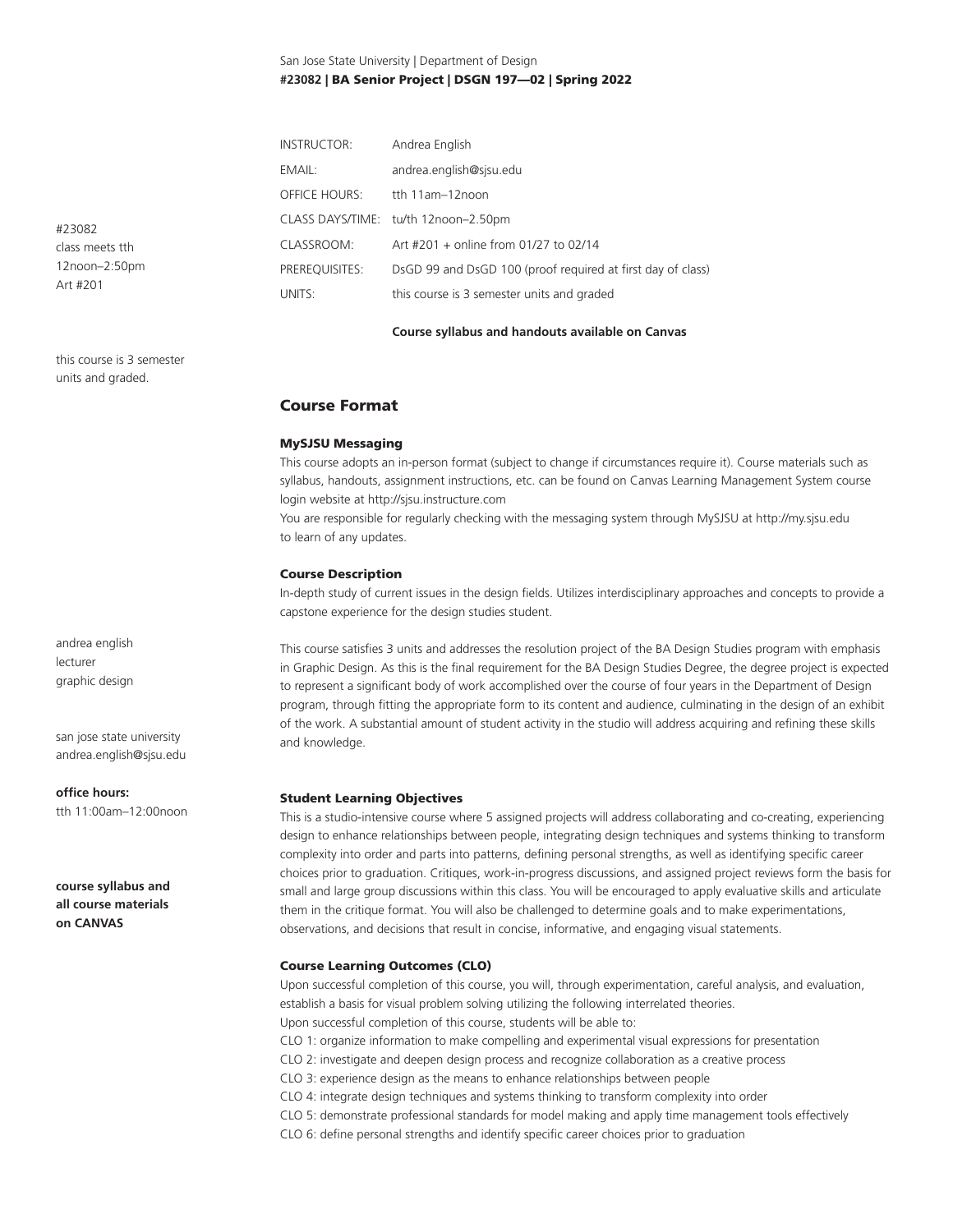## Required Texts / Readings

- *Navigating a Sea Change,* Lauralee Alben, 2002 at http://www.seachangedesign.com/navigating\_a\_sea\_change.pdf
- Sea Change Design Institute at http://seachangedesign.com/
- Born to Create*, Laurale Alben, 2020 (video recorning on Canvas)*

## **Suggested Books**

- The Elements of Typographic Style Robert Bringhurst ISBN-13: 978-0881792126
- The Universal Traveler: a Soft-Systems guide to creativity, problem-solving, and the process of reaching goals Don Koberg and Jim Bagnall ISBN-13: 978-1-56052-679-7
- Introduction to Graphic Design Methodologies and Processes: Understanding Theory and Application, John Bowers, John Wiely & Sons, Inc., Canada. ISBN-13: 978-0470504
- It's Not How Good You Are, Its How Good You Want to Be Paul Arden, Phaidon Press, USA ISBN-10: 0714843377
- Design Matters: Portfolios 01: An Essential Primer for Today's Competitive Market Maura Keller, Rockport Publishers, USA ISBN-10: 1592536026

## Technology Requirements

Students are required to have an electronic device (laptop, desktop or tablet) with a camera and built-in microphone. SJSU has a free equipment loan program available for students. Students are responsible for ensuring that they have access to reliable Wi-Fi during class. If students are unable to have reliable Wi-Fi, they must inform the instructor, as soon as possible. See Learn Anywhere website for current Wi-Fi options on campus.

## **Other technology requirements / equipment / material**

- 1. Portable computer with software—adobe CC and fonts (required)
- 2. Ink-jet Printer color (11"x17" recommended)
- 3. Sketchbook
- 4. Reliable Data Backup
- 5. Cutting Mat approximately 18"x24"; metal ruler; "x-acto" knife; access to a digital camera; pencils

#### **Expenses (this is not a course fee)**

Estimated cost for semester course related supplies/materials is \$200 and will vary according to the individual.

#### Course Requirements and Assignments

**Increasingly, the contemporary role of the designer includes not simply that of form-giver but also problem-solver.** Consequently, designers need the ability to creatively examine complex issues, and the content and information that is developed from these examinations, must be given form. The purpose of this course is to introduce the students to a design model that sees design as the conscious planning and meaningful action that creates relationship to humanity, nature, spirit, and time.

**Through two intensive workshops, lectures and hands-on projects**, students will explore and discover a broader context in which to practice design. They will use design thinking and techniques to help them see, analyze, synthesize, and visualize. Through an intensive experience in how to design intentions, meaningful actions that source from their true sense of purpose and passion, they will gain a greater awareness and a deeper understanding of the role of design in their lives and their work.

#23082 class meets tth 12noon–2:50pm Art #201

this course is 3 semester units and graded.

andrea english lecturer graphic design

san jose state university andrea.english@sjsu.edu

**office hours:**

tth 11:00am–12:00noon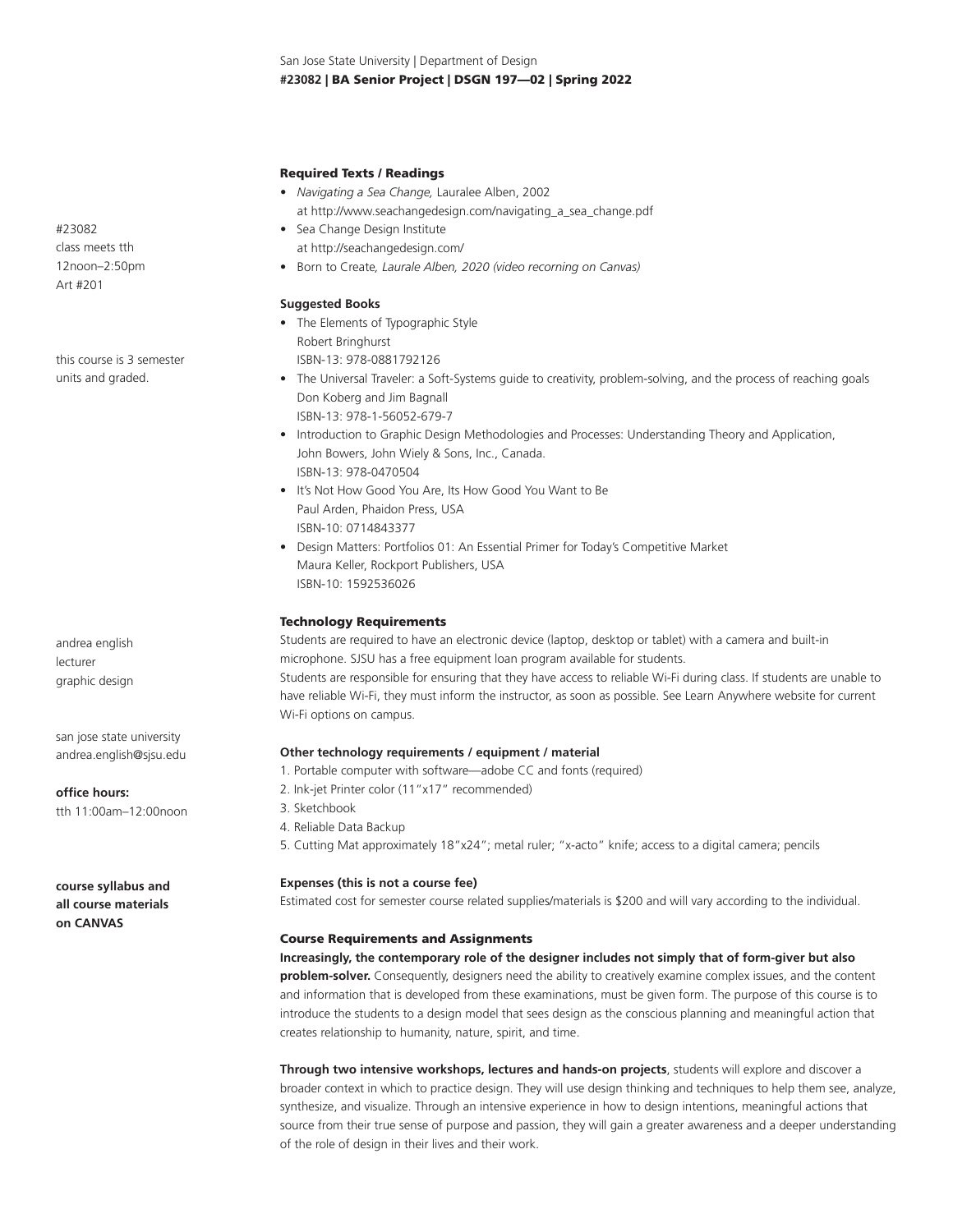**Five major projects will be assigned**. Several preliminary presentations leading up to each final project will be required. The fifth project will be due on the last day of class and is independently designed outside class.

Success in this course is based on the expectation that students will spend, for each unit of credit, a minimum of 45 hours over the length of the course (normally three hours per unit per week) for instruction, preparation/ studying, or course related activities, including but not limited to internships, labs, and clinical practica. Other course structures will have equivalent workload expectations as described in the syllabus.

*Note: students are expected to be familiar or to independently make themselves familiar with basic digital graphics applications or any applications pertinent to their projects, as these will not be taught in class. In-class work days will be scheduled, however a formidable amount of out-of-class work will also be necessary.* 

#### Final Examination or Evaluation

Each project will be graded upon completion and assigned a letter grade according to the University policy—A through F. Late projects are subject to an F unless prior arrangements have been made (health, family emergency, etc.) An incomplete will only be granted to students with documented extenuating circumstances e.g. debilitating illness, family emergency etc. Semester projects cannot be re-done for re-evaluation, no exceptions.

## Process Evaluation (Thumbnails and various options) **Project 1–4: Total possible points: 300**

Final Evaluation **Project 1–5: Total possible points: 300**

- **Problem solving skills CLO 1–4**
- **Form giving skills CLO 1–4**
- **Presentation skills CLO 2, 5 and 6**
- **Participation and Preparation CLO 2–6**

**The semester grade will be weighted according to the following percentages:**

**20%: Project 1:** Total possible points (process and final): 600 **20%: Project 2:** Total possible points (process and final): 600 **20%: Project 3:** Total possible points (process and final): 600 **20%: Project 4:** Total possible points (process and final): 600 **10%: Project 5:** Total possible points: 300 10%: Workshops/other: Total possible points: 300

NOTE: According to University Policy F15-12, Students are expected to attend all meetings for the courses in which they are enrolled as they are responsible for material discussed therein and active participation is frequently essential to ensure maximum benefit to all class members. In some cases, attendance is fundamental to course objectives; for example, students may be required to interact with others in the class. Attendance is the responsibility of the student. Participation may be used as a criterion for grading when the parameters and their evaluation are clearly defined in the course syllabus and the percentage of the overall grade is stated.

## Grading Information

All assignment are graded, therefore you should do your best on them or your course grade will be adversely affected. It is very important to complete all projects because:

1) Each develops a skill necessary for successful completion of projects.

2) Missing a portion of these projects can lower your course grade substantially.

#23082 class meets tth 12noon–2:50pm Art #201

this course is 3 semester units and graded.

andrea english lecturer graphic design

san jose state university andrea.english@sjsu.edu

**office hours:** tth 11:00am–12:00noon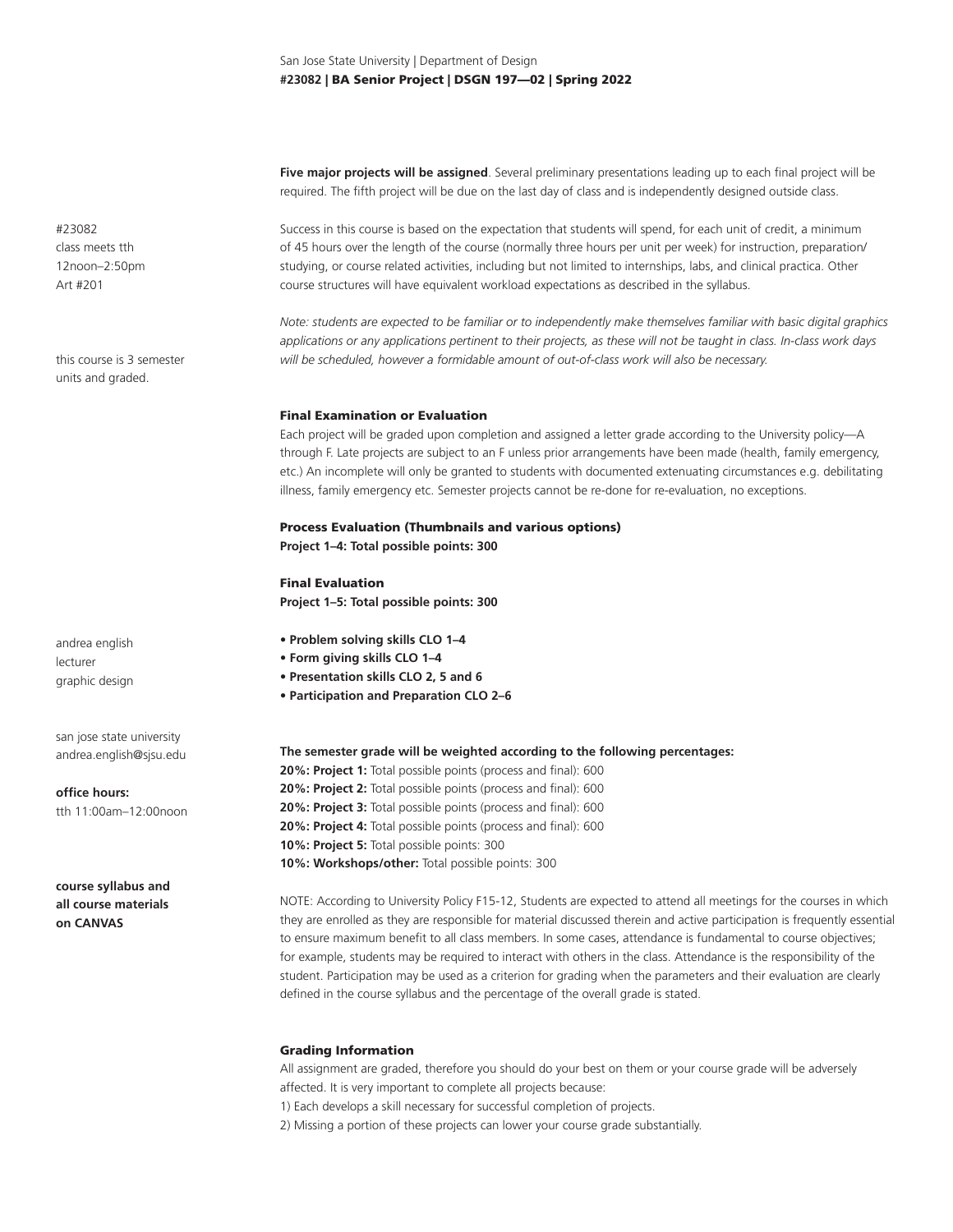## San Jose State University | Department of Design **#23082** | BA Senior Project | DSGN 197—02 | Spring 2022

#### **Determination of Grades**

A plus = 98%–100% = Superior work, all criteria have been surpassed in a distinguished manner  $A = 94\% - 97\% =$  Superior work, all criteria have been surpassed A minus = 90%–93% Student consistently delivers creative and high-quality work and demonstrates the ability to explore a wide range

of alternative options as well as the ability to make intelligent and informed decisions on the final solution. Student is able to refine final solutions to instructor feedback. Student shows the ability to communicate ideas clearly and completely, both visually and verbally. Well-crafted and informed arguments support any and all design decisions. All projects are complete and on time. Student demonstrates a strong, engaged effort in work and in class. Student maintains at all times a positive attitude and commitment towards the profession, classmates, the instructor and their own development. Student participates in all regularly scheduled classes. Overall, student meets and exceeds the requirements of the course.

# B plus = 87%–89%

 $B = 84\% - 86\% =$  Very good work, all criteria have been met B minus = 80%–83%

Student demonstrates an above average effort in all areas. Work is complete and demonstrates no craft or technical problem areas. Student shows the ability to communicate decent rationale for design decisions and demonstrates improvement in all areas of professional development as a designer. Student maintains a positive attitude and involvement in all coursework and class activities.

C plus = 77%–79%  $C = 74\% - 76\% =$  Adequate, average work C minus = 70%–73%

Student produces the minimum work required at an average quality level and provides basic explanations for design decisions. Student demonstrates a basic understanding of the principles presented in class and may have some craft and technical problem areas. Student demonstrates average participation in all regularly scheduled classes.

D plus =  $67\% - 69\%$  $D = 64\% - 66\% =$  Meeting minimum work required at below average quality D minus = 60%–63% Student produces the minimum work required at below average quality and demonstrates little understanding of the principles

 $F = 0\% - 59\% =$  Failure to meet the course requirements

Student demonstrates a lack of understanding of the basic principles discussed in class and is unable to convey creative and craft and technical ability as required. Student has little or no involvement in class discussions, repeatedly misses deadlines or critiques, and demonstrates little commitment to learning and their own development. Student shows little participation and/or is consistently late for class.

**AIGA SF Fellow Lauralee Alben** is scheduled to give a **guest lecture on "Creativity"** for all DSGN197 students on **Wednesday, February 9th at 6pm online in our zoom classroom**. The scheduled Sea Change Design Process workshops on **02/15, 02/17, and 03/24** are mandatory participation as they lay the contextual foundation for project 2 and 3 and therefore strongly drive the content and quality of the projects.

#23082 class meets tth 12noon–2:50pm Art #201

this course is 3 semester units and graded.

andrea english lecturer graphic design

san jose state university andrea.english@sjsu.edu

**office hours:** tth 11:00am–12:00noon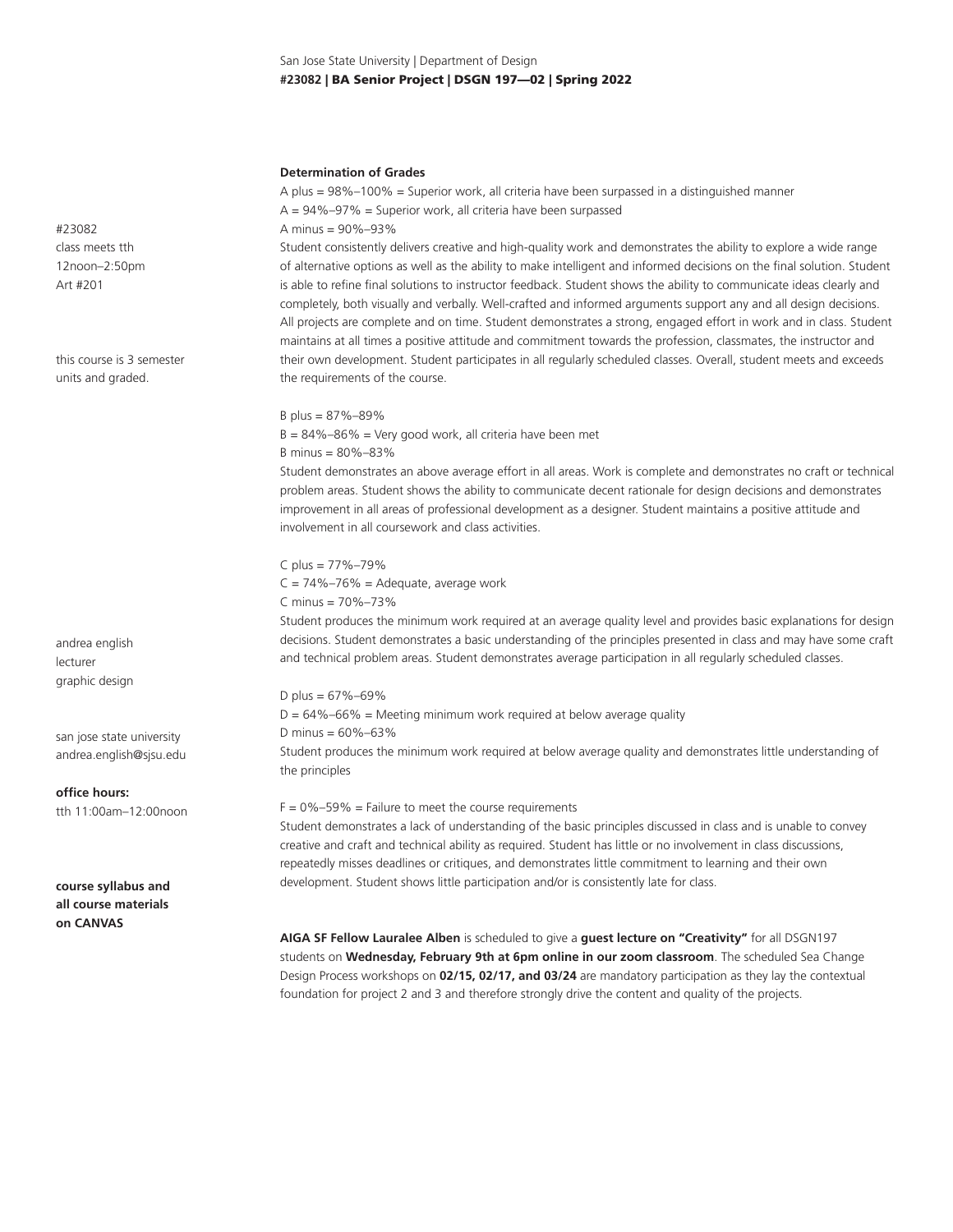#23082 class meets tth 12noon–2:50pm Art #201

this course is 3 semester units and graded.

andrea english lecturer graphic design

san jose state university andrea.english@sjsu.edu

**office hours:** tth 11:00am–12:00noon

**course syllabus and all course materials on CANVAS**

## **Deadlines**

No extensions will be given except in cases of documented emergencies, serious illness. If such a circumstance should arise, please contact the instructor as early as possible and be ready to provide documentation.

## **Late Assignments**

It is essential that you keep up with the course work and submit all assignments in a timely manner. Assignments will lose a full letter grade for each day late. Graded assignments more than 3 days late will not be accepted. In such cases, a grade of zero credit will be entered.

## **Extra Credit**

Out of general fairness to all students, there will be no opportunities for extra credit projects given in this class.

## Classroom Protocol

- Masks are required during class at all times.
- No eating or drinking during class. You will have to step outside of the building to do that.
- Be on time and remain in class until class is over.
- Phones off or on vibrate mode.
- Laptops are to be used for course related purposes only.
- No electronic device use not directly pertaining to your participation. (loose participation points)
- No personal talking during critiques
- No spray-mount adhesive spraying in the class.
- No cutting on tabletops.

## University Policies

Per University Policy S16-9 (http://www.sjsu.edu/senate/docs/S16-9.pdf), relevant information to all courses, such as academic integrity, accommodations, dropping and adding, consent for recording of class, etc. is available on Office of Graduate and Undergraduate Programs' Syllabus Information web page at http://www.sjsu.edu/gup/syllabusinfo/

## Important links

**Design Lectures Series:** https://www.sjsu.edu/design/dsgnlectures.php **SJSU IT Serice Desk:** https://www.sjsu.edu/it/support/service-desk/index.php **SJSU IT Equipment Loaning:** https://www.sjsu.edu/it/services/academic-tech/equipment-loaning/index.php **Free Adobe Creative Cloud for Students:** https://www.sjsu.edu/ecampus/software-tools/teaching-tools/videocreative/adobe/students.php **Book a study room at the library:** https://booking.sjlibrary.org/reserve/king **Order free testing kits at:** https://www.covidtests.gov **Campus COVID-19 resources:** https://www.sjsu.edu/healthadvisories/resources/campus-resources/index.php **Schedule an on-campus COVID-19 testing:** https://www.sjsu.edu/medical/services/covid-testing.php **Vaccination verification process and policy:** https://www.sjsu.edu/healthadvisories/vaccination.php **Academic or personal support at Spartan Support Network:** https://www.sjsu.edu/peerconnections/programs/ support-network.php

**University grading policy:** https://catalog.sjsu.edu/content.php?catoid=12&navoid=4099 **Office of the Registrar's calendar:** https://www.sjsu.edu/registrar/calendar/spring-2022.php